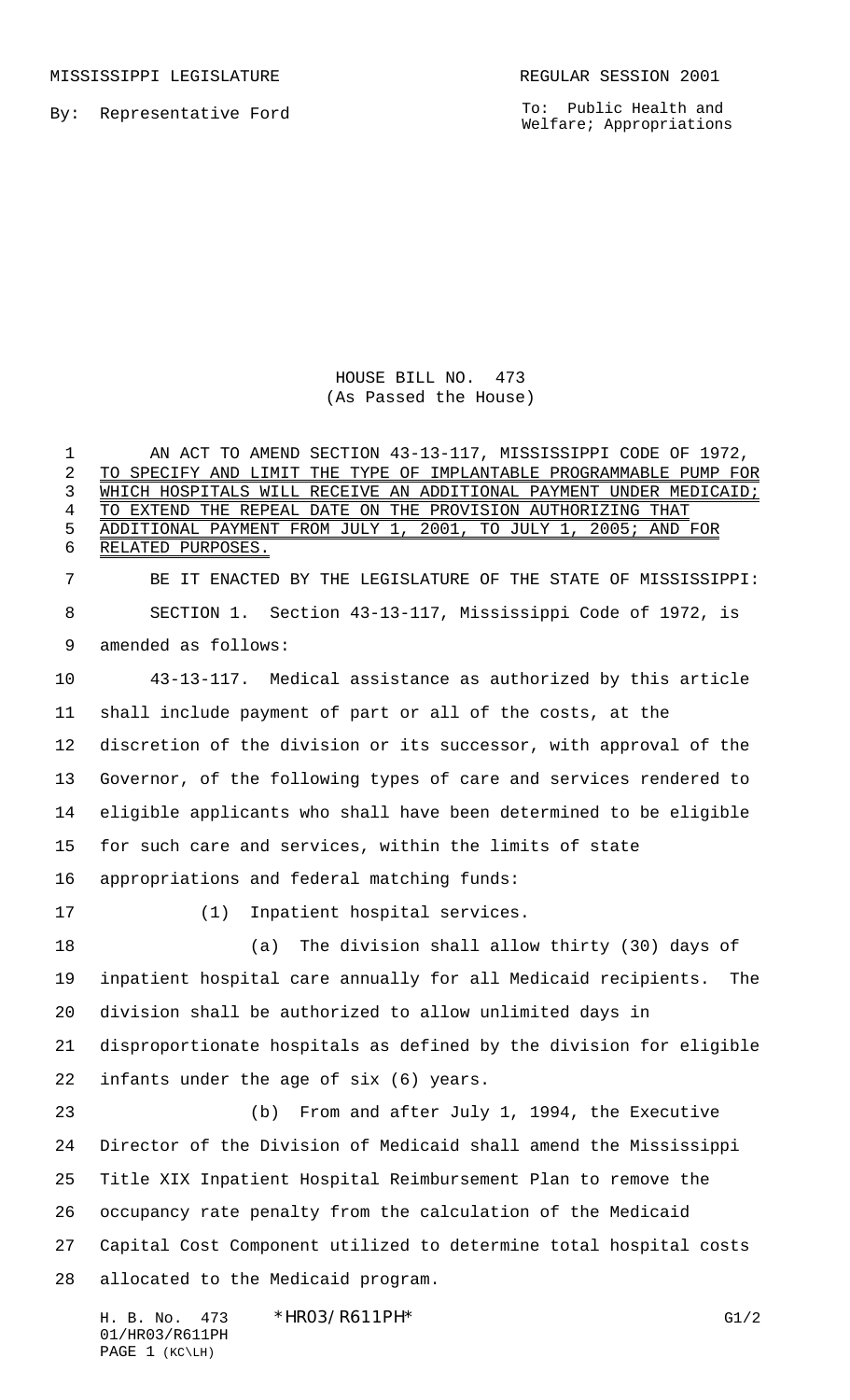(c) Hospitals will receive an additional payment 30 for the implantable programmable baclofin drug pump used to treat spasticity implanted in an inpatient basis. The payment pursuant to written invoice will be in addition to the facility's per diem reimbursement and will represent a reduction of costs on the facility's annual cost report, and shall not exceed Ten Thousand Dollars (\$10,000.00) per year per recipient. This paragraph (c) shall stand repealed on July 1, 2005.

 (2) Outpatient hospital services. Provided that where the same services are reimbursed as clinic services, the division may revise the rate or methodology of outpatient reimbursement to maintain consistency, efficiency, economy and quality of care. The division shall develop a Medicaid-specific cost-to-charge ratio calculation from data provided by hospitals to determine an allowable rate payment for outpatient hospital services, and shall submit a report thereon to the Medical Advisory Committee on or before December 1, 1999. The committee shall make a recommendation on the specific cost-to-charge reimbursement method for outpatient hospital services to the 2000 Regular Session of the Legislature.

(3) Laboratory and x-ray services.

(4) Nursing facility services.

H. B. No. 473 \*HR03/R611PH\* 01/HR03/R611PH PAGE 2 (KC\LH) (a) The division shall make full payment to nursing facilities for each day, not exceeding fifty-two (52) days per year, that a patient is absent from the facility on home leave. Payment may be made for the following home leave days in addition to the fifty-two-day limitation: Christmas, the day before Christmas, the day after Christmas, Thanksgiving, the day before Thanksgiving and the day after Thanksgiving. However, before payment may be made for more than eighteen (18) home leave days in a year for a patient, the patient must have written authorization from a physician stating that the patient is physically and mentally able to be away from the facility on home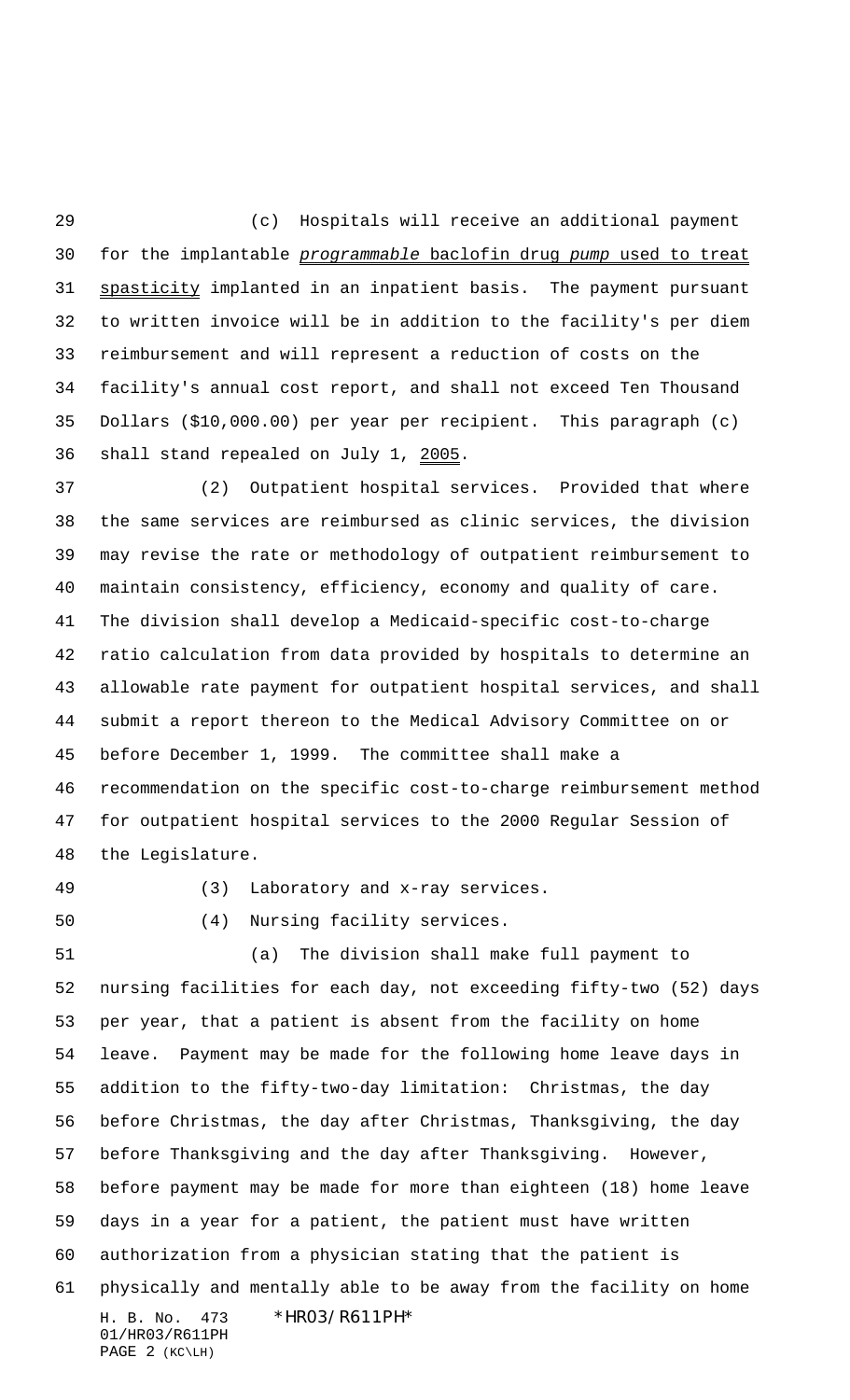leave. Such authorization must be filed with the division before it will be effective and the authorization shall be effective for three (3) months from the date it is received by the division, unless it is revoked earlier by the physician because of a change in the condition of the patient.

 (b) From and after July 1, 1997, the division shall implement the integrated case-mix payment and quality monitoring system, which includes the fair rental system for property costs and in which recapture of depreciation is eliminated. The division may reduce the payment for hospital leave and therapeutic home leave days to the lower of the case-mix category as computed for the resident on leave using the assessment being utilized for payment at that point in time, or a case-mix score of 1.000 for nursing facilities, and shall compute case-mix scores of residents so that only services provided at the nursing facility are considered in calculating a facility's per diem. The division is authorized to limit allowable management fees and home office costs to either three percent (3%), five percent (5%) or seven percent (7%) of other allowable costs, including allowable therapy costs and property costs, based on the types of management services provided, as follows:

 A maximum of up to three percent (3%) shall be allowed where centralized managerial and administrative services are provided by the management company or home office.

86 A maximum of up to five percent (5%) shall be allowed where centralized managerial and administrative services and limited professional and consultant services are provided.

89 A maximum of up to seven percent (7%) shall be allowed where a full spectrum of centralized managerial services, administrative services, professional services and consultant services are provided.

H. B. No. 473 \*HR03/R611PH\* 01/HR03/R611PH PAGE 3 (KC\LH)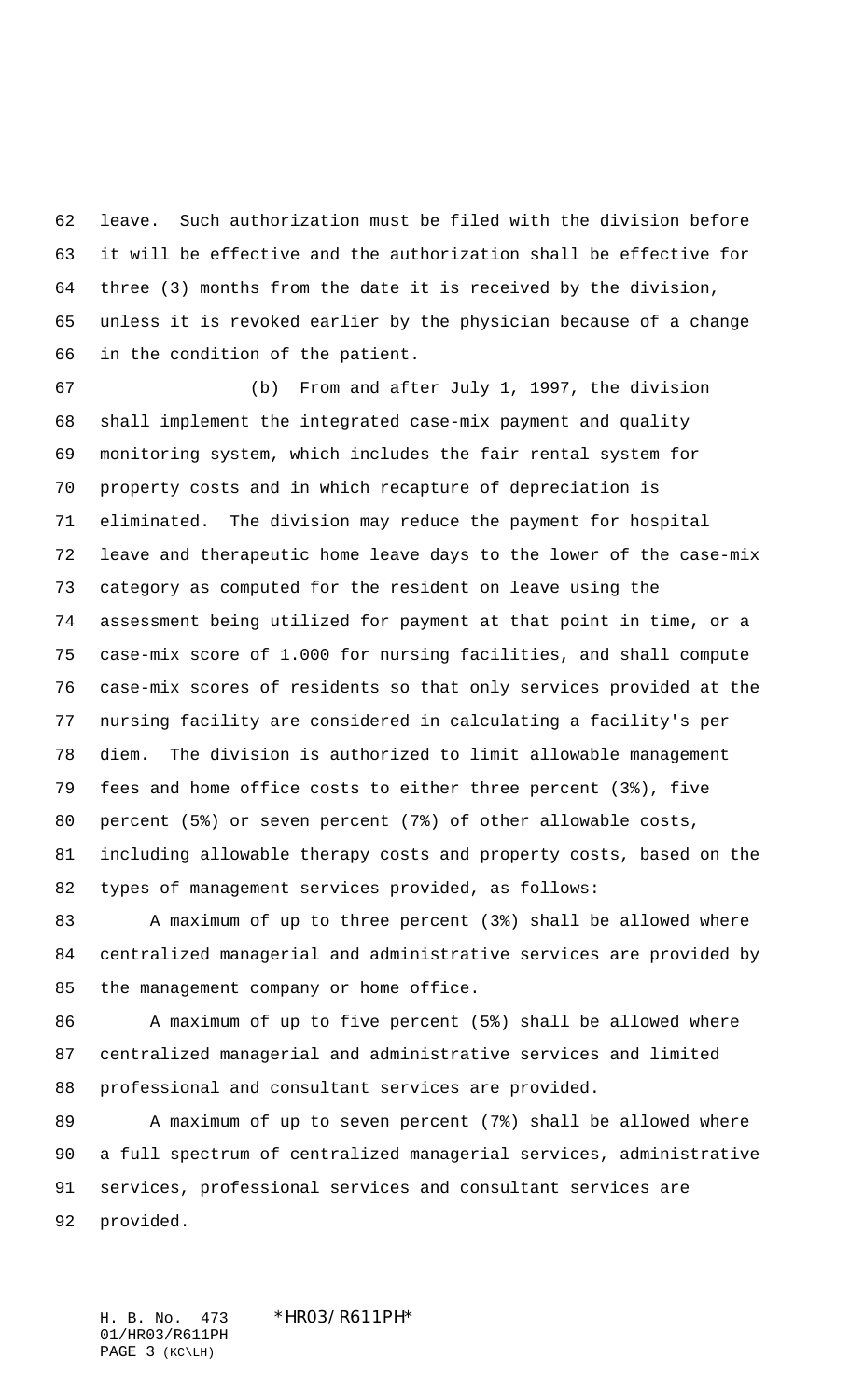(c) From and after July 1, 1997, all state-owned nursing facilities shall be reimbursed on a full reasonable cost basis.

 (d) When a facility of a category that does not require a certificate of need for construction and that could not be eligible for Medicaid reimbursement is constructed to nursing facility specifications for licensure and certification, and the facility is subsequently converted to a nursing facility pursuant to a certificate of need that authorizes conversion only and the applicant for the certificate of need was assessed an application review fee based on capital expenditures incurred in constructing the facility, the division shall allow reimbursement for capital expenditures necessary for construction of the facility that were incurred within the twenty-four (24) consecutive calendar months immediately preceding the date that the certificate of need authorizing such conversion was issued, to the same extent that reimbursement would be allowed for construction of a new nursing facility pursuant to a certificate of need that authorizes such construction. The reimbursement authorized in this subparagraph (d) may be made only to facilities the construction of which was completed after June 30, 1989. Before the division shall be authorized to make the reimbursement authorized in this subparagraph (d), the division first must have received approval from the Health Care Financing Administration of the United States Department of Health and Human Services of the change in the state Medicaid plan providing for such reimbursement.

H. B. No. 473 \*HR03/R611PH\* (e) The division shall develop and implement, not later than January 1, 2001, a case-mix payment add-on determined by time studies and other valid statistical data which will reimburse a nursing facility for the additional cost of caring for a resident who has a diagnosis of Alzheimer's or other related dementia and exhibits symptoms that require special care. Any such case-mix add-on payment shall be supported by a determination

```
01/HR03/R611PH
PAGE 4 (KC\LH)
```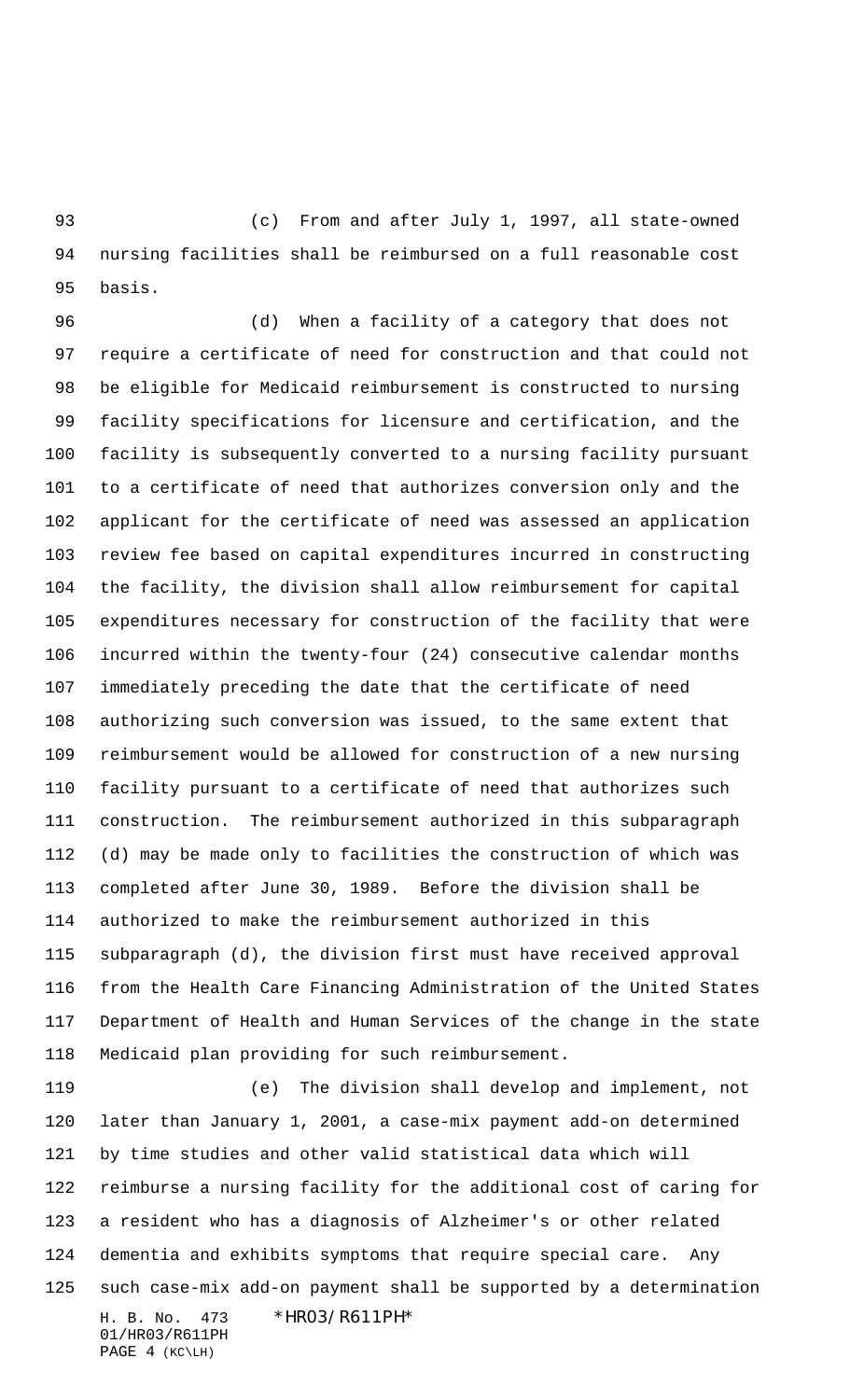of additional cost. The division shall also develop and implement as part of the fair rental reimbursement system for nursing facility beds, an Alzheimer's resident bed depreciation enhanced reimbursement system which will provide an incentive to encourage nursing facilities to convert or construct beds for residents with Alzheimer's or other related dementia.

 (f) The Division of Medicaid shall develop and implement a referral process for long-term care alternatives for Medicaid beneficiaries and applicants. No Medicaid beneficiary shall be admitted to a Medicaid-certified nursing facility unless a licensed physician certifies that nursing facility care is appropriate for that person on a standardized form to be prepared and provided to nursing facilities by the Division of Medicaid. The physician shall forward a copy of that certification to the Division of Medicaid within twenty-four (24) hours after it is signed by the physician. Any physician who fails to forward the certification to the Division of Medicaid within the time period specified in this paragraph shall be ineligible for Medicaid reimbursement for any physician's services performed for the applicant. The Division of Medicaid shall determine, through an assessment of the applicant conducted within two (2) business days after receipt of the physician's certification, whether the applicant also could live appropriately and cost-effectively at home or in some other community-based setting if home- or community-based services were available to the applicant. The time limitation prescribed in this paragraph shall be waived in cases of emergency. If the Division of Medicaid determines that a home- or other community-based setting is appropriate and cost-effective, the division shall:

 (i) Advise the applicant or the applicant's legal representative that a home- or other community-based setting is appropriate;

H. B. No. 473 \*HR03/R611PH\* 01/HR03/R611PH PAGE 5 (KC\LH)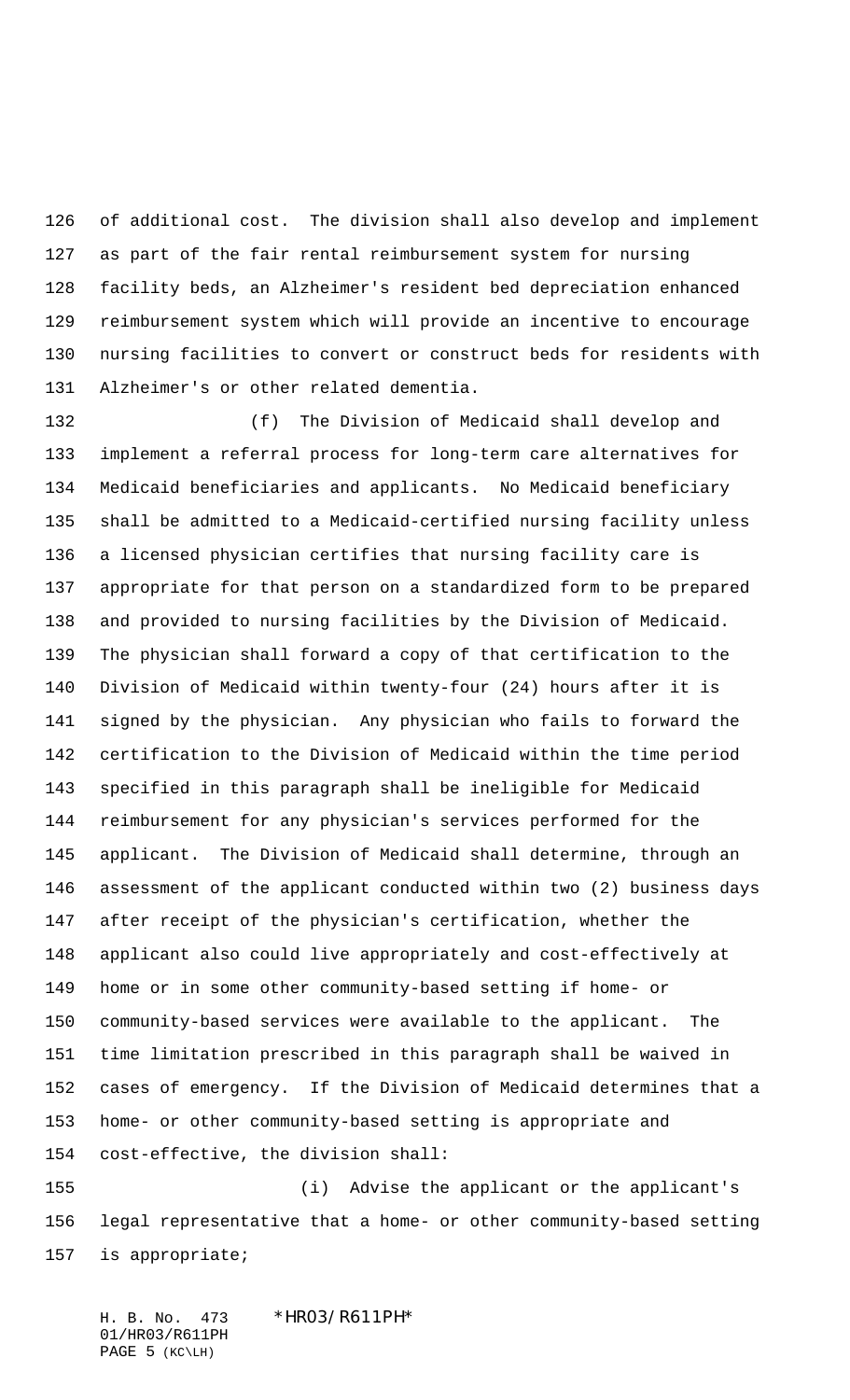(ii) Provide a proposed care plan and inform the applicant or the applicant's legal representative regarding the degree to which the services in the care plan are available in a home- or in other community-based setting rather than nursing facility care; and

 (iii) Explain that such plan and services are available only if the applicant or the applicant's legal representative chooses a home- or community-based alternative to nursing facility care, and that the applicant is free to choose nursing facility care.

 The Division of Medicaid may provide the services described in this paragraph (f) directly or through contract with case managers from the local Area Agencies on Aging, and shall coordinate long-term care alternatives to avoid duplication with hospital discharge planning procedures.

 Placement in a nursing facility may not be denied by the division if home- or community-based services that would be more appropriate than nursing facility care are not actually available, or if the applicant chooses not to receive the appropriate home-or community-based services.

 The division shall provide an opportunity for a fair hearing under federal regulations to any applicant who is not given the choice of home- or community-based services as an alternative to institutional care.

 The division shall make full payment for long-term care alternative services.

 The division shall apply for necessary federal waivers to assure that additional services providing alternatives to nursing facility care are made available to applicants for nursing facility care.

H. B. No. 473 \*HR03/R611PH\* 01/HR03/R611PH PAGE 6 (KC\LH) (5) Periodic screening and diagnostic services for individuals under age twenty-one (21) years as are needed to identify physical and mental defects and to provide health care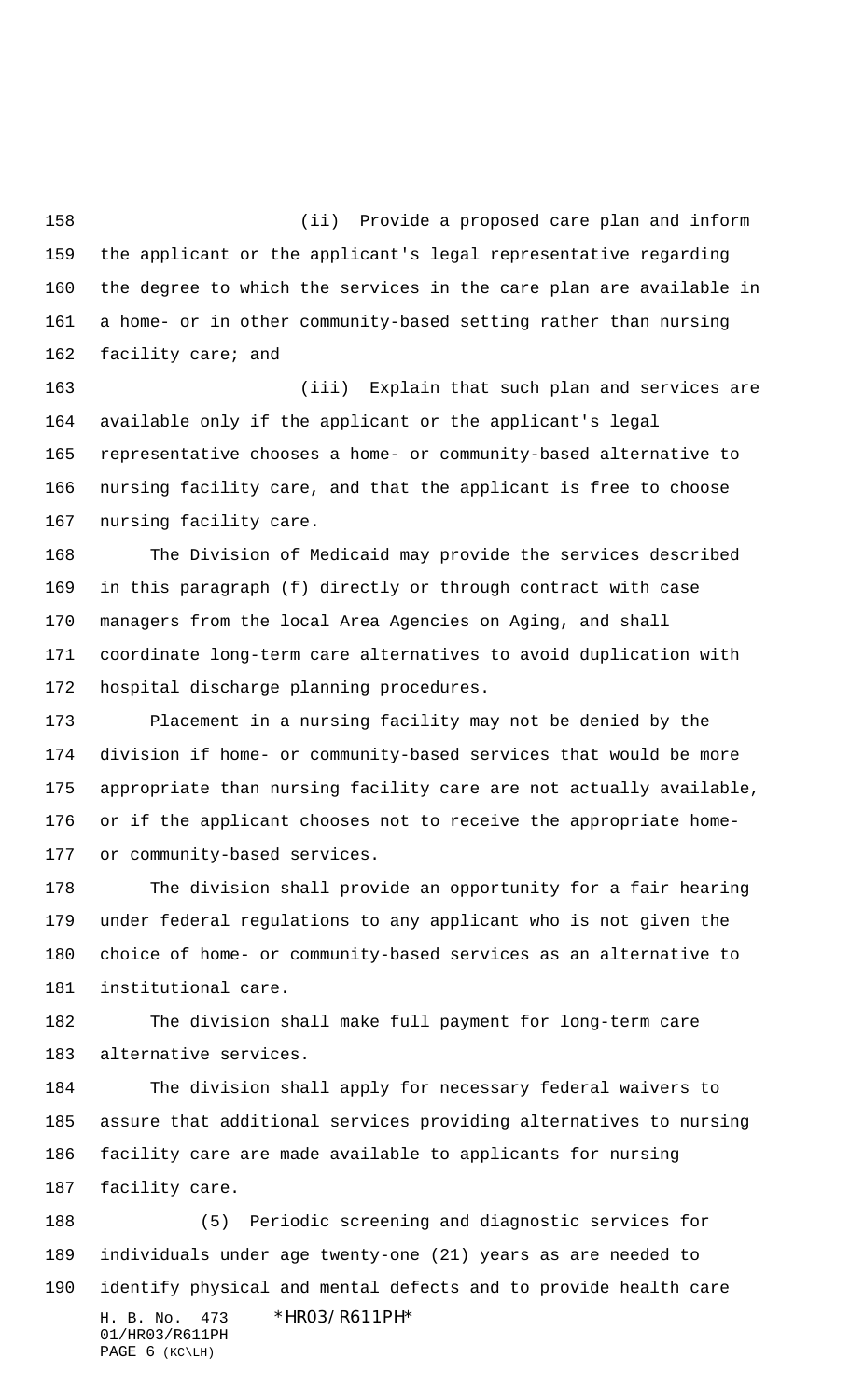treatment and other measures designed to correct or ameliorate defects and physical and mental illness and conditions discovered by the screening services regardless of whether these services are included in the state plan. The division may include in its periodic screening and diagnostic program those discretionary services authorized under the federal regulations adopted to implement Title XIX of the federal Social Security Act, as amended. The division, in obtaining physical therapy services, occupational therapy services, and services for individuals with speech, hearing and language disorders, may enter into a cooperative agreement with the State Department of Education for the provision of such services to handicapped students by public school districts using state funds which are provided from the appropriation to the Department of Education to obtain federal matching funds through the division. The division, in obtaining medical and psychological evaluations for children in the custody of the State Department of Human Services may enter into a cooperative agreement with the State Department of Human Services for the provision of such services using state funds which are provided from the appropriation to the Department of Human Services to obtain federal matching funds through the division.

 On July 1, 1993, all fees for periodic screening and diagnostic services under this paragraph (5) shall be increased by twenty-five percent (25%) of the reimbursement rate in effect on June 30, 1993.

H. B. No. 473 \*HR03/R611PH\* 01/HR03/R611PH (6) Physician's services. All fees for physicians' services that are covered only by Medicaid shall be reimbursed at ninety percent (90%) of the rate established on January 1, 1999, and as adjusted each January thereafter, under Medicare (Title XVIII of the Social Security Act, as amended), and which shall in no event be less than seventy percent (70%) of the rate established on January 1, 1994. All fees for physicians' services that are covered by both Medicare and Medicaid shall be reimbursed

PAGE 7 (KC\LH)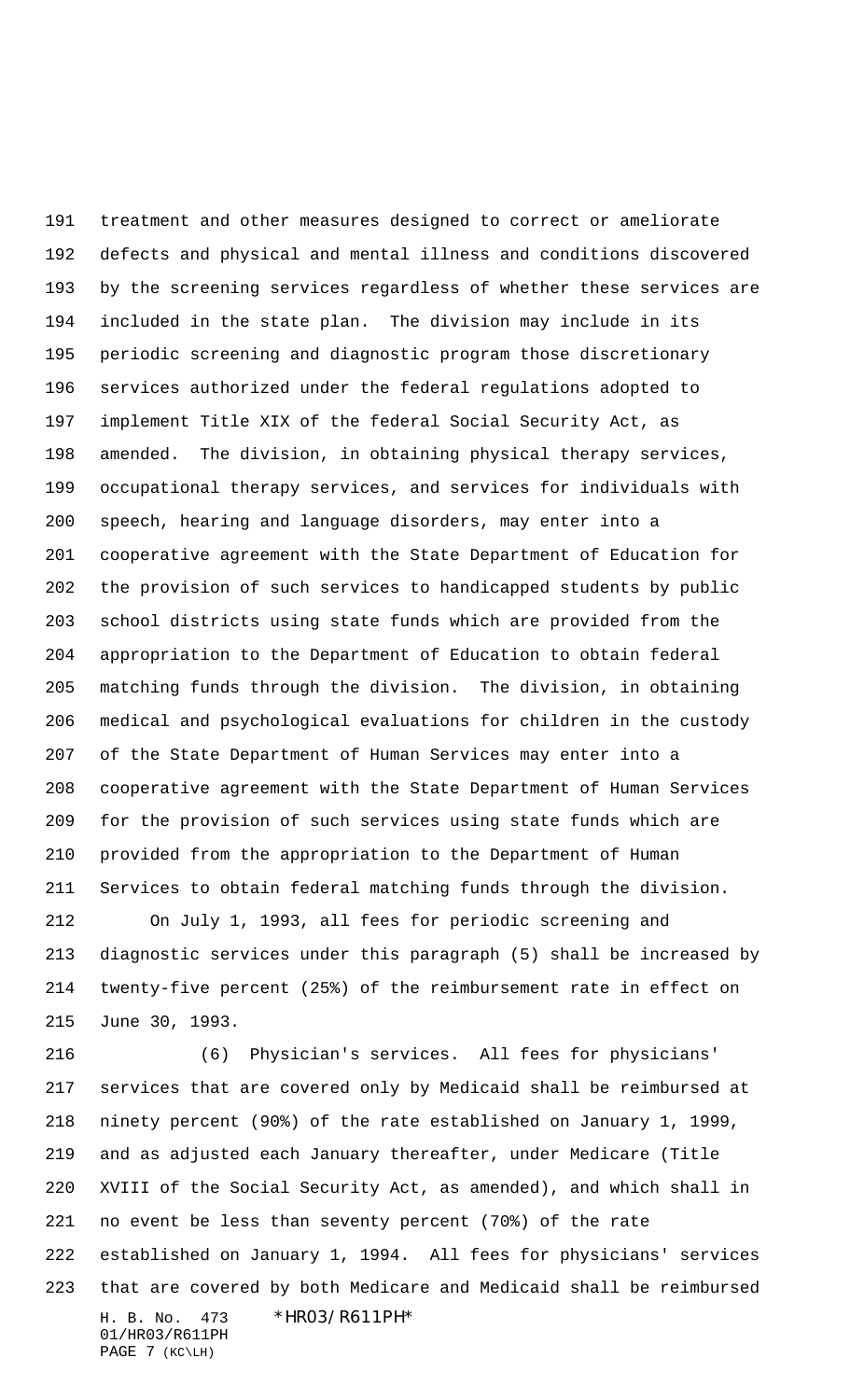at ten percent (10%) of the adjusted Medicare payment established on January 1, 1999, and as adjusted each January thereafter, under Medicare (Title XVIII of the Social Security Act, as amended), and which shall in no event be less than seven percent (7%) of the adjusted Medicare payment established on January 1, 1994.

 (7) (a) Home health services for eligible persons, not to exceed in cost the prevailing cost of nursing facility services, not to exceed sixty (60) visits per year.

(b) Repealed.

 (8) Emergency medical transportation services. On January 1, 1994, emergency medical transportation services shall be reimbursed at seventy percent (70%) of the rate established under Medicare (Title XVIII of the Social Security Act, as amended). "Emergency medical transportation services" shall mean, but shall not be limited to, the following services by a properly permitted ambulance operated by a properly licensed provider in accordance with the Emergency Medical Services Act of 1974 (Section 41-59-1 et seq.): (i) basic life support, (ii) advanced life support, (iii) mileage, (iv) oxygen, (v) intravenous fluids, (vi) disposable supplies, (vii) similar services.

 (9) Legend and other drugs as may be determined by the division. The division may implement a program of prior approval for drugs to the extent permitted by law. Payment by the division for covered multiple source drugs shall be limited to the lower of the upper limits established and published by the Health Care Financing Administration (HCFA) plus a dispensing fee of Four Dollars and Ninety-one Cents (\$4.91), or the estimated acquisition cost (EAC) as determined by the division plus a dispensing fee of Four Dollars and Ninety-one Cents (\$4.91), or the providers' usual and customary charge to the general public. The division shall allow five (5) prescriptions per month for noninstitutionalized Medicaid recipients; however, exceptions for up to ten (10)

H. B. No. 473 \*HR03/R611PH\* 01/HR03/R611PH PAGE 8 (KC\LH)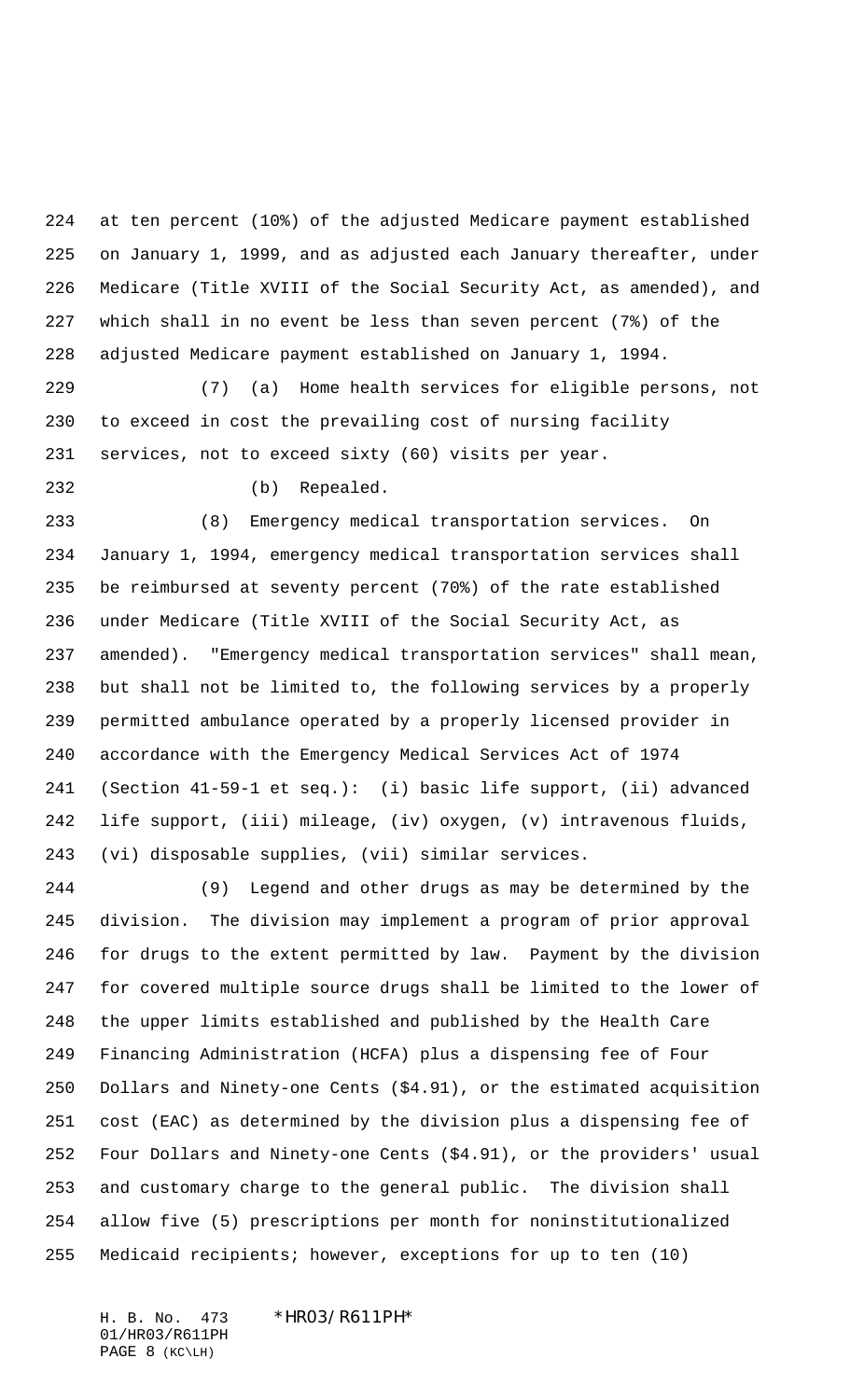prescriptions per month shall be allowed, with the approval of the director.

 Payment for other covered drugs, other than multiple source drugs with HCFA upper limits, shall not exceed the lower of the estimated acquisition cost as determined by the division plus a dispensing fee of Four Dollars and Ninety-one Cents (\$4.91) or the providers' usual and customary charge to the general public.

 Payment for nonlegend or over-the-counter drugs covered on the division's formulary shall be reimbursed at the lower of the division's estimated shelf price or the providers' usual and customary charge to the general public. No dispensing fee shall be paid.

 The division shall develop and implement a program of payment for additional pharmacist services, with payment to be based on demonstrated savings, but in no case shall the total payment exceed twice the amount of the dispensing fee.

 As used in this paragraph (9), "estimated acquisition cost" means the division's best estimate of what price providers generally are paying for a drug in the package size that providers buy most frequently. Product selection shall be made in compliance with existing state law; however, the division may reimburse as if the prescription had been filled under the generic name. The division may provide otherwise in the case of specified drugs when the consensus of competent medical advice is that trademarked drugs are substantially more effective.

H. B. No. 473 \*HR03/R611PH\* 01/HR03/R611PH (10) Dental care that is an adjunct to treatment of an acute medical or surgical condition; services of oral surgeons and dentists in connection with surgery related to the jaw or any structure contiguous to the jaw or the reduction of any fracture of the jaw or any facial bone; and emergency dental extractions and treatment related thereto. On July 1, 1999, all fees for dental care and surgery under authority of this paragraph (10) shall be increased to one hundred sixty percent (160%) of the

PAGE 9 (KC\LH)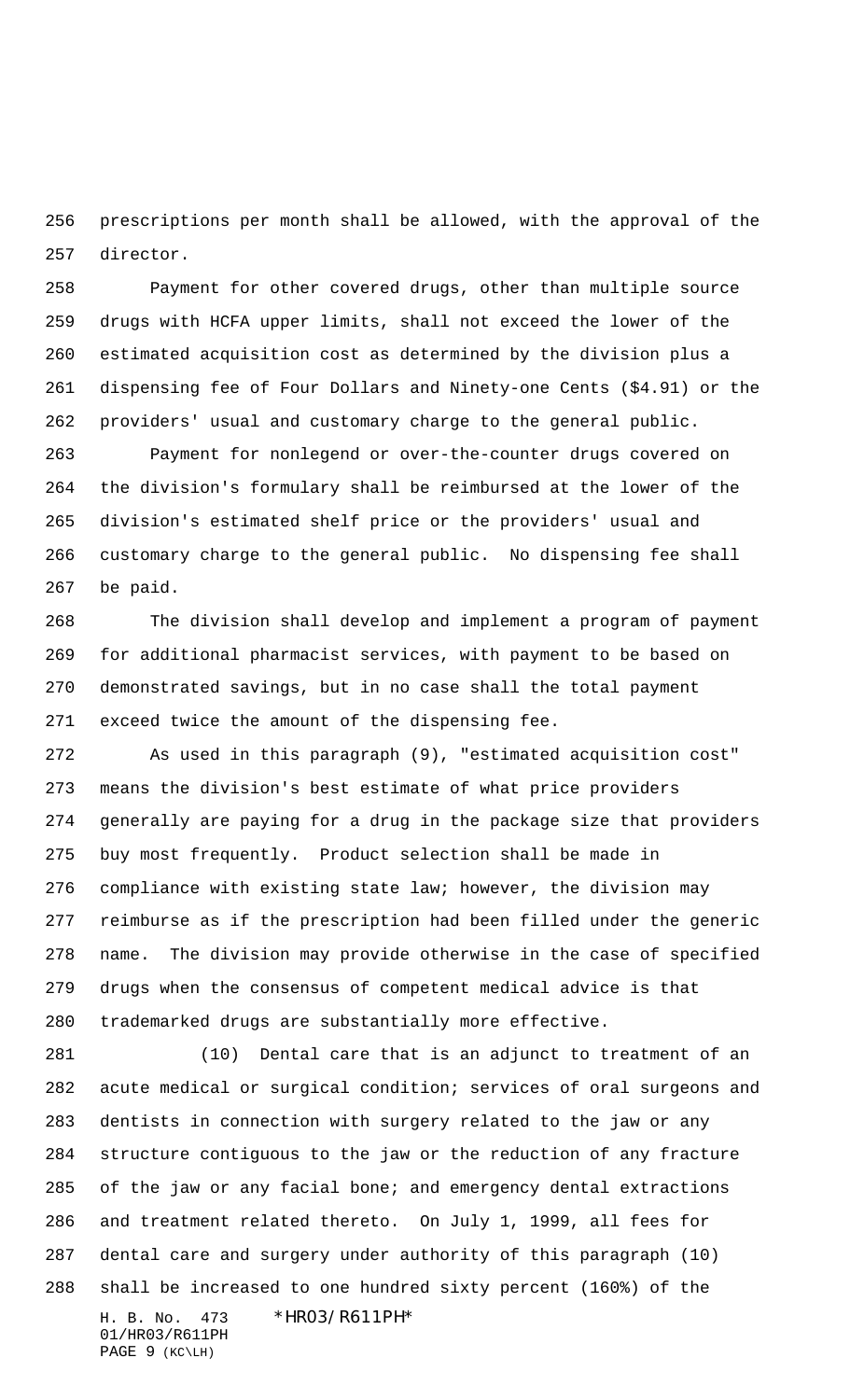amount of the reimbursement rate that was in effect on June 30, 1999. It is the intent of the Legislature to encourage more dentists to participate in the Medicaid program.

 (11) Eyeglasses necessitated by reason of eye surgery, and as prescribed by a physician skilled in diseases of the eye or an optometrist, whichever the patient may select, or one (1) pair every three (3) years as prescribed by a physician or an optometrist, whichever the patient may select.

(12) Intermediate care facility services.

 (a) The division shall make full payment to all intermediate care facilities for the mentally retarded for each day, not exceeding eighty-four (84) days per year, that a patient is absent from the facility on home leave. Payment may be made for the following home leave days in addition to the eighty-four-day limitation: Christmas, the day before Christmas, the day after Christmas, Thanksgiving, the day before Thanksgiving and the day after Thanksgiving. However, before payment may be made for more than eighteen (18) home leave days in a year for a patient, the patient must have written authorization from a physician stating that the patient is physically and mentally able to be away from the facility on home leave. Such authorization must be filed with the division before it will be effective, and the authorization shall be effective for three (3) months from the date it is received by the division, unless it is revoked earlier by the physician because of a change in the condition of the patient.

 (b) All state-owned intermediate care facilities for the mentally retarded shall be reimbursed on a full reasonable cost basis.

 (c) The division is authorized to limit allowable management fees and home office costs to either three percent (3%), five percent (5%) or seven percent (7%) of other allowable

H. B. No. 473 \*HR03/R611PH\* 01/HR03/R611PH PAGE 10 (KC\LH)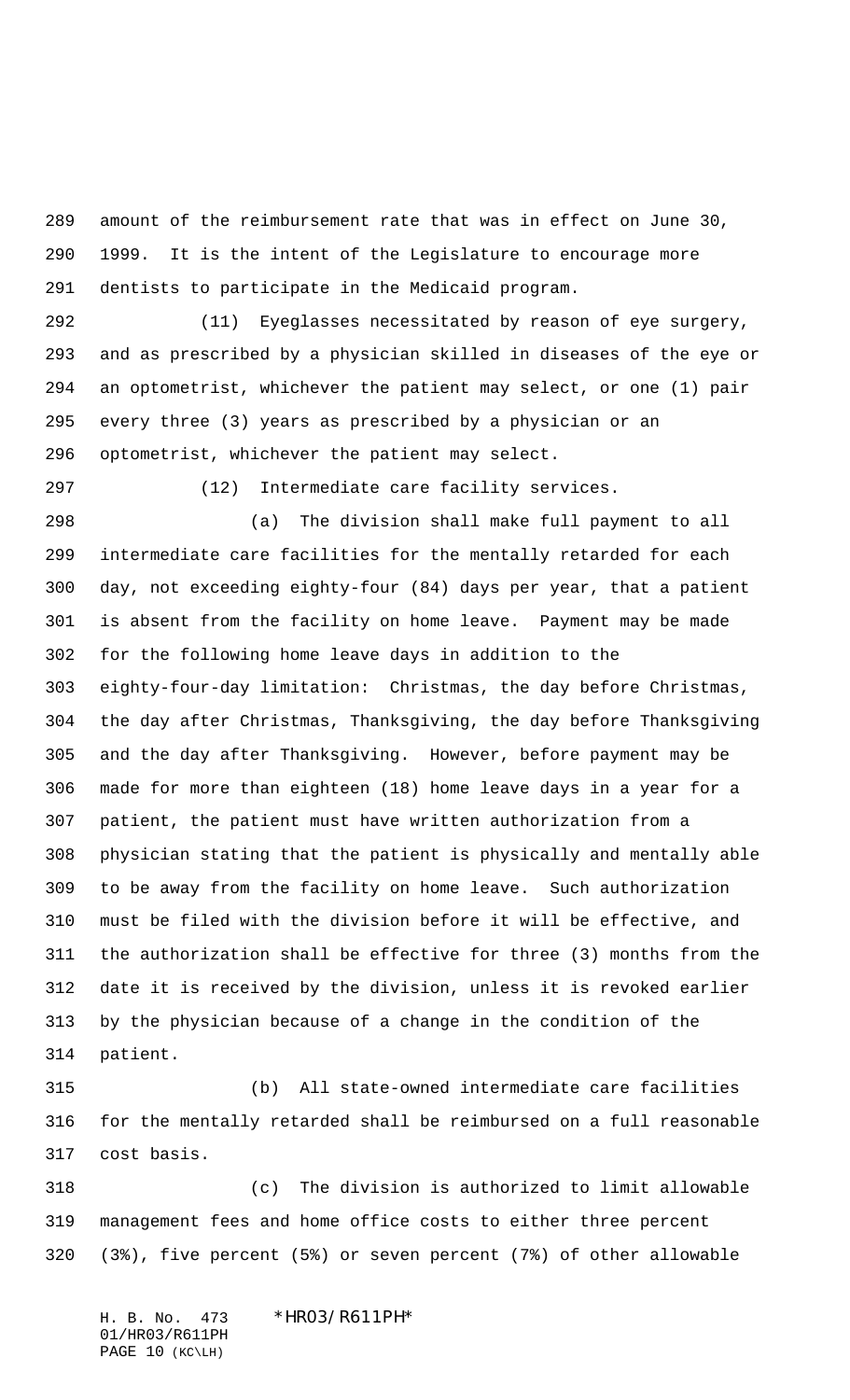costs, including allowable therapy costs and property costs, based on the types of management services provided, as follows:

 A maximum of up to three percent (3%) shall be allowed where centralized managerial and administrative services are provided by the management company or home office.

 A maximum of up to five percent (5%) shall be allowed where centralized managerial and administrative services and limited professional and consultant services are provided.

 A maximum of up to seven percent (7%) shall be allowed where a full spectrum of centralized managerial services, administrative services, professional services and consultant services are provided.

 (13) Family planning services, including drugs, supplies and devices, when such services are under the supervision of a physician.

H. B. No. 473 \*HR03/R611PH\* 01/HR03/R611PH (14) Clinic services. Such diagnostic, preventive, therapeutic, rehabilitative or palliative services furnished to an outpatient by or under the supervision of a physician or dentist in a facility which is not a part of a hospital but which is organized and operated to provide medical care to outpatients. Clinic services shall include any services reimbursed as outpatient hospital services which may be rendered in such a facility, including those that become so after July 1, 1991. On July 1, 1999, all fees for physicians' services reimbursed under authority of this paragraph (14) shall be reimbursed at ninety percent (90%) of the rate established on January 1, 1999, and as adjusted each January thereafter, under Medicare (Title XVIII of the Social Security Act, as amended), and which shall in no event be less than seventy percent (70%) of the rate established on January 1, 1994. All fees for physicians' services that are covered by both Medicare and Medicaid shall be reimbursed at ten percent (10%) of the adjusted Medicare payment established on January 1, 1999, and as adjusted each January thereafter, under

```
PAGE 11 (KC\LH)
```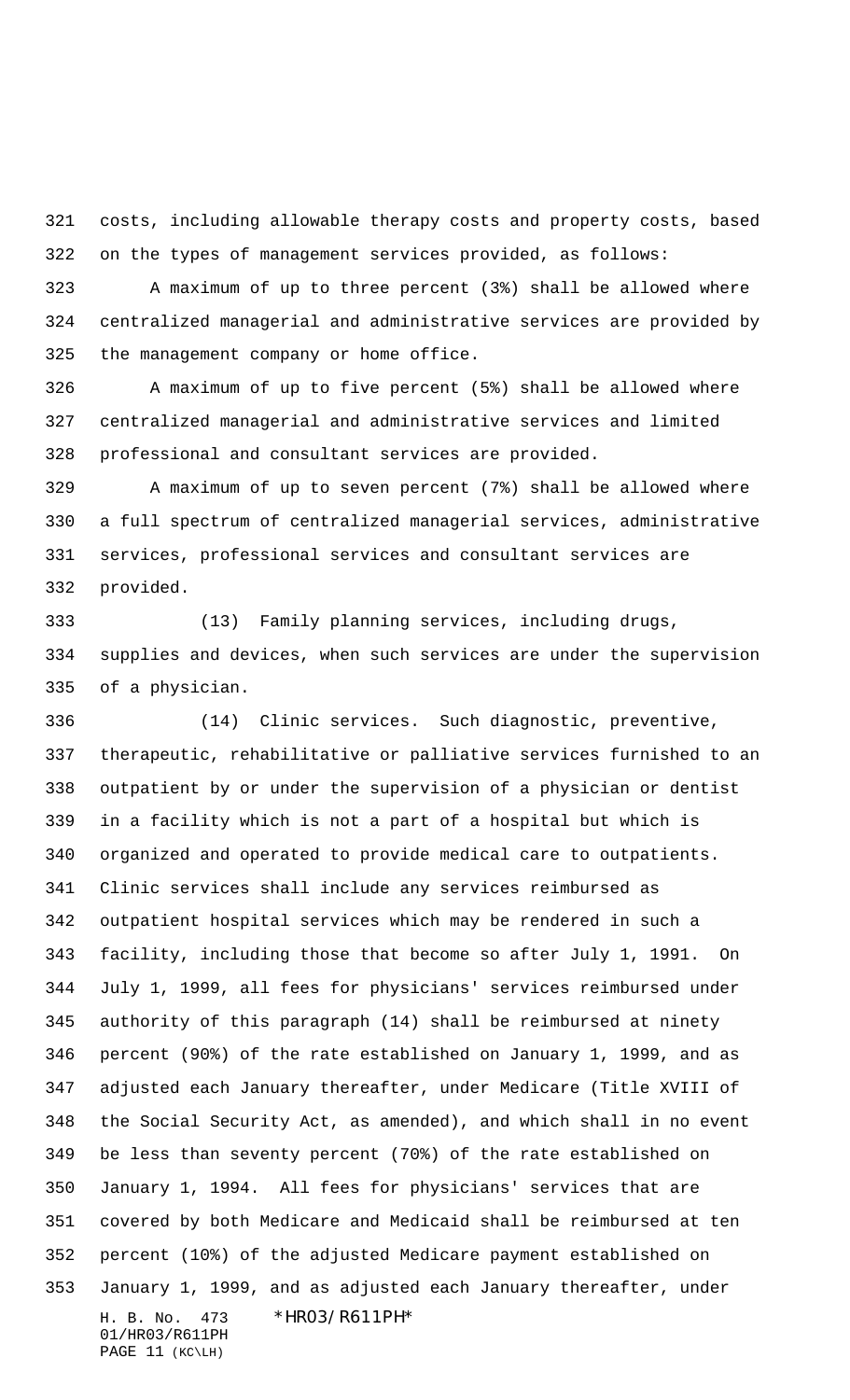Medicare (Title XVIII of the Social Security Act, as amended), and which shall in no event be less than seven percent (7%) of the adjusted Medicare payment established on January 1, 1994. On July 1, 1999, all fees for dentists' services reimbursed under authority of this paragraph (14) shall be increased to one hundred sixty percent (160%) of the amount of the reimbursement rate that was in effect on June 30, 1999.

 (15) Home- and community-based services, as provided under Title XIX of the federal Social Security Act, as amended, under waivers, subject to the availability of funds specifically appropriated therefor by the Legislature. Payment for such services shall be limited to individuals who would be eligible for and would otherwise require the level of care provided in a nursing facility. The home- and community-based services authorized under this paragraph shall be expanded over a five-year period beginning July 1, 1999. The division shall certify case management agencies to provide case management services and provide for home- and community-based services for eligible individuals under this paragraph. The home- and community-based services under this paragraph and the activities performed by certified case management agencies under this paragraph shall be funded using state funds that are provided from the appropriation to the Division of Medicaid and used to match federal funds.

 (16) Mental health services. Approved therapeutic and case management services provided by (a) an approved regional mental health/retardation center established under Sections 41-19-31 through 41-19-39, or by another community mental health service provider meeting the requirements of the Department of Mental Health to be an approved mental health/retardation center if determined necessary by the Department of Mental Health, using state funds which are provided from the appropriation to the State Department of Mental Health and used to match federal funds under a cooperative agreement between the division and the department,

H. B. No. 473 \*HR03/R611PH\* 01/HR03/R611PH PAGE 12 (KC\LH)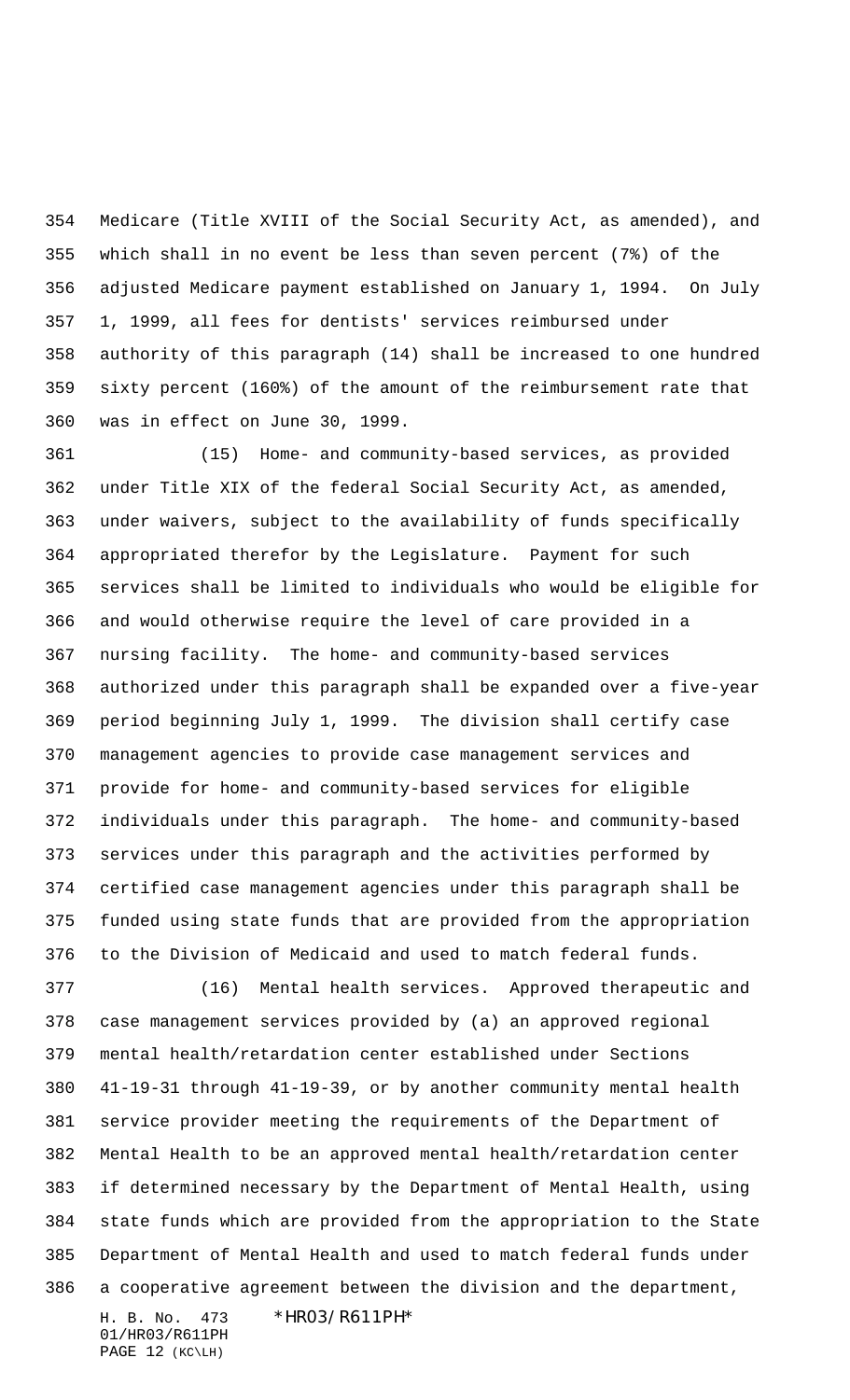or (b) a facility which is certified by the State Department of Mental Health to provide therapeutic and case management services, to be reimbursed on a fee for service basis. Any such services provided by a facility described in paragraph (b) must have the prior approval of the division to be reimbursable under this section. After June 30, 1997, mental health services provided by regional mental health/retardation centers established under Sections 41-19-31 through 41-19-39, or by hospitals as defined in Section 41-9-3(a) and/or their subsidiaries and divisions, or by psychiatric residential treatment facilities as defined in Section 43-11-1, or by another community mental health service provider meeting the requirements of the Department of Mental Health to be an approved mental health/retardation center if determined necessary by the Department of Mental Health, shall not be included in or provided under any capitated managed care pilot program provided for under paragraph (24) of this section. From and after July 1, 2000, the division is authorized to contract with a 134-bed specialty hospital located on Highway 39 North in Lauderdale County for the use of not more than sixty (60) beds at the facility to provide mental health services for children and adolescents and for crisis intervention services for emotionally disturbed children with behavioral problems, with priority to be given to children in the custody of the Department of Human Services who are, or otherwise will be, receiving such services out-of-state.

 (17) Durable medical equipment services and medical supplies. The Division of Medicaid may require durable medical equipment providers to obtain a surety bond in the amount and to the specifications as established by the Balanced Budget Act of 1997.

H. B. No. 473 \*HR03/R611PH\* 01/HR03/R611PH PAGE 13 (KC\LH) (18) Notwithstanding any other provision of this section to the contrary, the division shall make additional reimbursement to hospitals which serve a disproportionate share of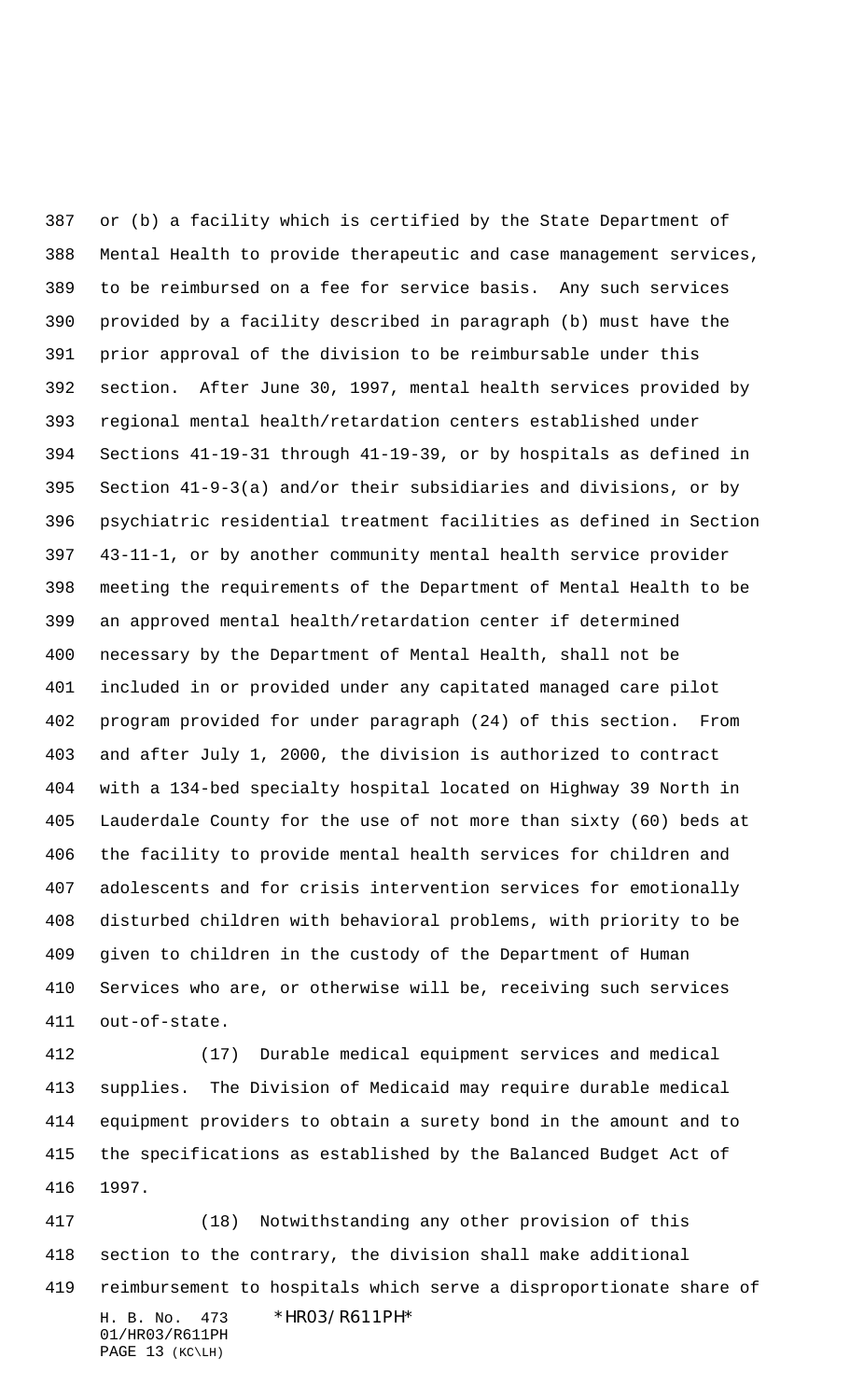low-income patients and which meet the federal requirements for such payments as provided in Section 1923 of the federal Social Security Act and any applicable regulations. However, from and after January 1, 2000, no public hospital shall participate in the Medicaid disproportionate share program unless the public hospital participates in an intergovernmental transfer program as provided in Section 1903 of the federal Social Security Act and any applicable regulations. Administration and support for participating hospitals shall be provided by the Mississippi Hospital Association.

 (19) (a) Perinatal risk management services. The division shall promulgate regulations to be effective from and after October 1, 1988, to establish a comprehensive perinatal system for risk assessment of all pregnant and infant Medicaid recipients and for management, education and follow-up for those who are determined to be at risk. Services to be performed include case management, nutrition assessment/counseling, psychosocial assessment/counseling and health education. The division shall set reimbursement rates for providers in conjunction with the State Department of Health.

 (b) Early intervention system services. The division shall cooperate with the State Department of Health, acting as lead agency, in the development and implementation of a statewide system of delivery of early intervention services, pursuant to Part H of the Individuals with Disabilities Education Act (IDEA). The State Department of Health shall certify annually in writing to the director of the division the dollar amount of state early intervention funds available which shall be utilized as a certified match for Medicaid matching funds. Those funds then shall be used to provide expanded targeted case management services for Medicaid eligible children with special needs who are eligible for the state's early intervention system.

H. B. No. 473 \*HR03/R611PH\* 01/HR03/R611PH Qualifications for persons providing service coordination shall be

```
PAGE 14 (KC\LH)
```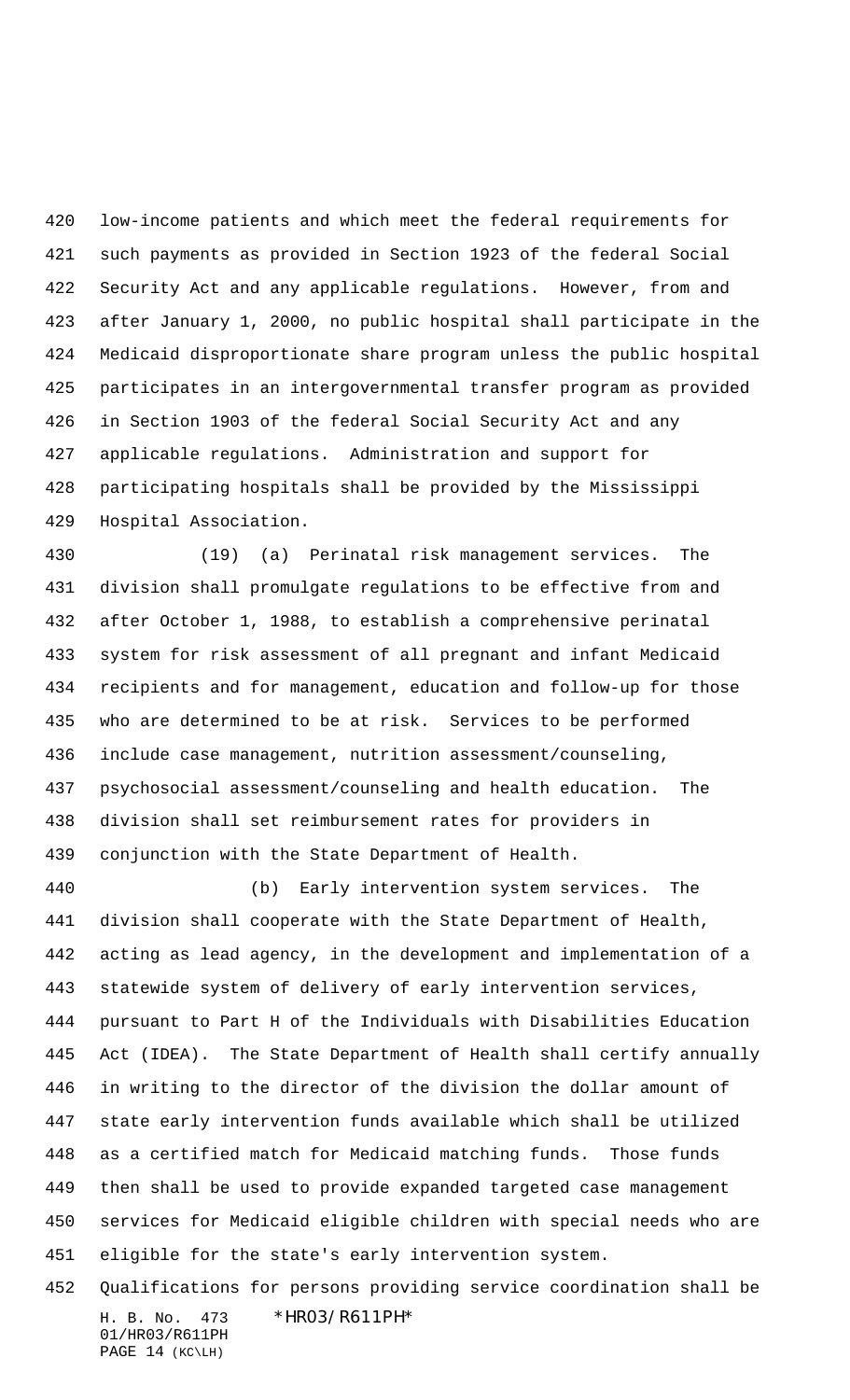determined by the State Department of Health and the Division of Medicaid.

 (20) Home- and community-based services for physically disabled approved services as allowed by a waiver from the United States Department of Health and Human Services for home- and community-based services for physically disabled people using state funds which are provided from the appropriation to the State Department of Rehabilitation Services and used to match federal funds under a cooperative agreement between the division and the department, provided that funds for these services are specifically appropriated to the Department of Rehabilitation Services.

 (21) Nurse practitioner services. Services furnished by a registered nurse who is licensed and certified by the Mississippi Board of Nursing as a nurse practitioner including, but not limited to, nurse anesthetists, nurse midwives, family nurse practitioners, family planning nurse practitioners, pediatric nurse practitioners, obstetrics-gynecology nurse practitioners and neonatal nurse practitioners, under regulations adopted by the division. Reimbursement for such services shall not exceed ninety percent (90%) of the reimbursement rate for comparable services rendered by a physician.

 (22) Ambulatory services delivered in federally qualified health centers and in clinics of the local health departments of the State Department of Health for individuals eligible for medical assistance under this article based on reasonable costs as determined by the division.

H. B. No. 473 \*HR03/R611PH\* (23) Inpatient psychiatric services. Inpatient psychiatric services to be determined by the division for recipients under age twenty-one (21) which are provided under the direction of a physician in an inpatient program in a licensed acute care psychiatric facility or in a licensed psychiatric residential treatment facility, before the recipient reaches age

01/HR03/R611PH PAGE 15 (KC\LH)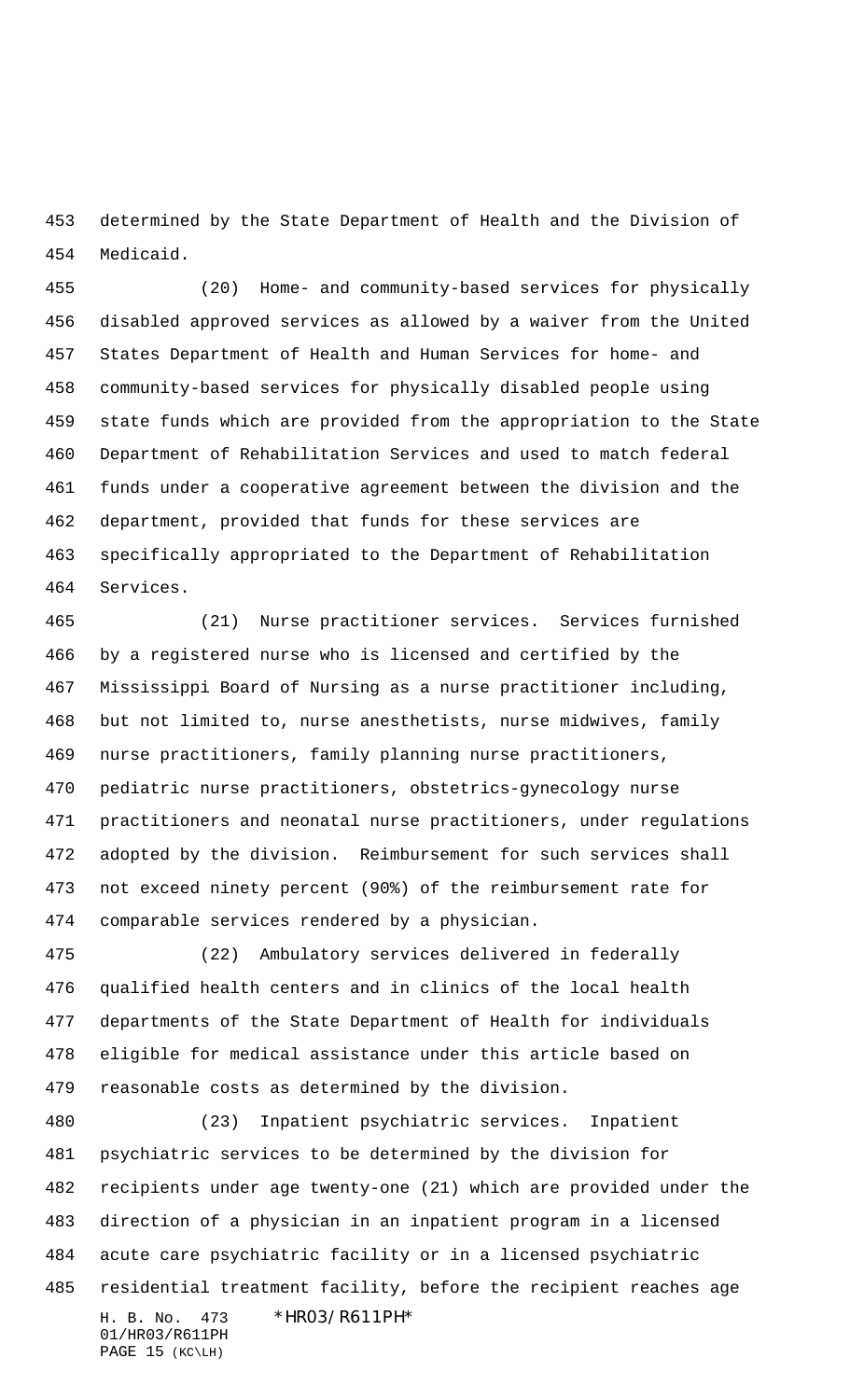twenty-one (21) or, if the recipient was receiving the services immediately before he reached age twenty-one (21), before the earlier of the date he no longer requires the services or the date he reaches age twenty-two (22), as provided by federal regulations. Recipients shall be allowed forty-five (45) days per year of psychiatric services provided in acute care psychiatric facilities, and shall be allowed unlimited days of psychiatric services provided in licensed psychiatric residential treatment facilities. The division is authorized to limit allowable management fees and home office costs to either three percent (3%), five percent (5%) or seven percent (7%) of other allowable costs, including allowable therapy costs and property costs, based on the types of management services provided, as follows:

 A maximum of up to three percent (3%) shall be allowed where centralized managerial and administrative services are provided by the management company or home office.

 A maximum of up to five percent (5%) shall be allowed where centralized managerial and administrative services and limited professional and consultant services are provided.

 A maximum of up to seven percent (7%) shall be allowed where a full spectrum of centralized managerial services, administrative services, professional services and consultant services are provided.

H. B. No. 473 \*HR03/R611PH\* 01/HR03/R611PH PAGE 16 (KC\LH) (24) Managed care services in a program to be developed by the division by a public or private provider. If managed care services are provided by the division to Medicaid recipients, and those managed care services are operated, managed and controlled by and under the authority of the division, the division shall be responsible for educating the Medicaid recipients who are participants in the managed care program regarding the manner in which the participants should seek health care under the program. Notwithstanding any other provision in this article to the contrary, the division shall establish rates of reimbursement to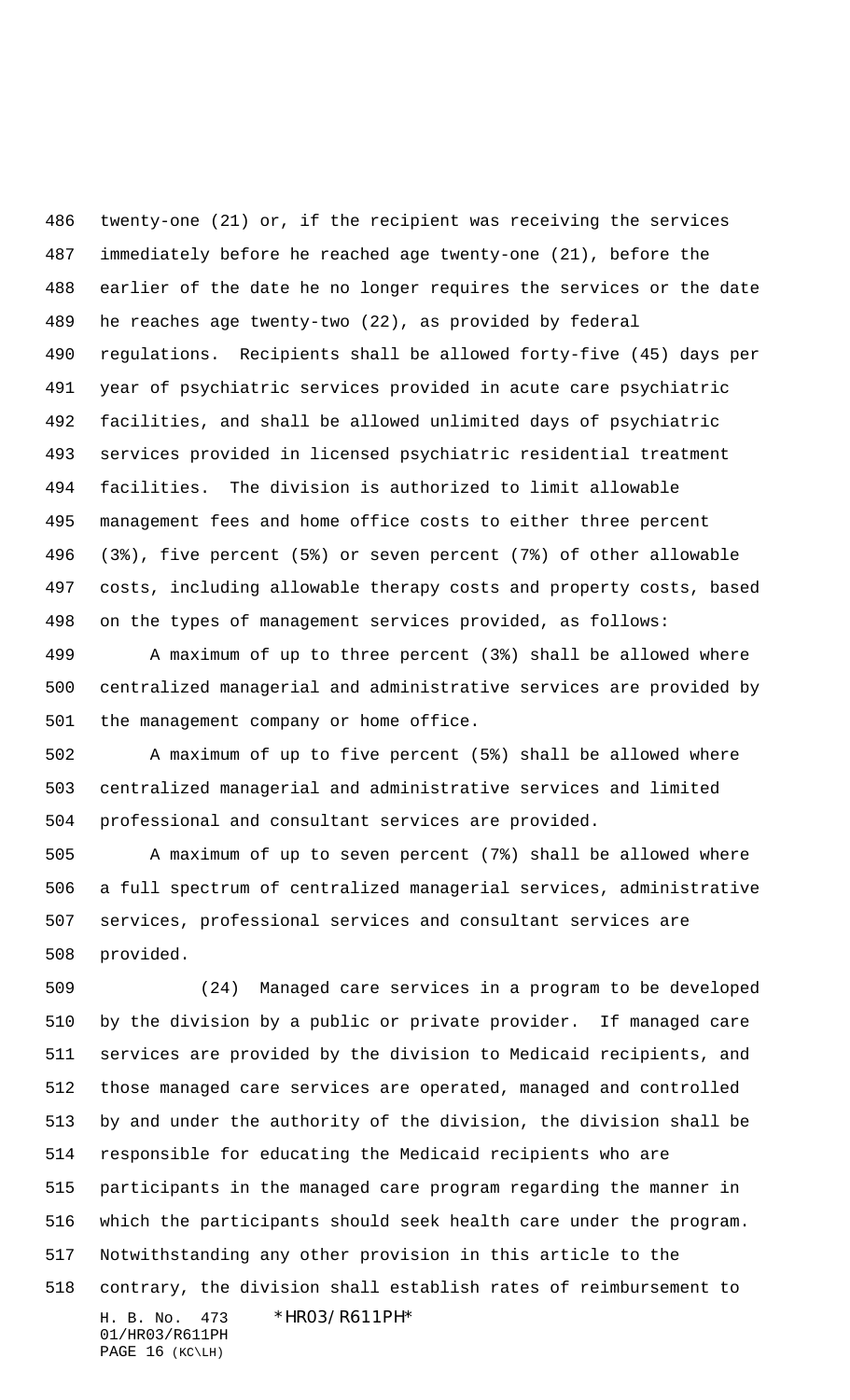providers rendering care and services authorized under this paragraph (24), and may revise such rates of reimbursement without amendment to this section by the Legislature for the purpose of achieving effective and accessible health services, and for responsible containment of costs.

(25) Birthing center services.

 (26) Hospice care. As used in this paragraph, the term "hospice care" means a coordinated program of active professional medical attention within the home and outpatient and inpatient care which treats the terminally ill patient and family as a unit, employing a medically directed interdisciplinary team. The program provides relief of severe pain or other physical symptoms and supportive care to meet the special needs arising out of physical, psychological, spiritual, social and economic stresses which are experienced during the final stages of illness and during dying and bereavement and meets the Medicare requirements for participation as a hospice as provided in federal regulations.

 (27) Group health plan premiums and cost sharing if it is cost effective as defined by the Secretary of Health and Human Services.

 (28) Other health insurance premiums which are cost effective as defined by the Secretary of Health and Human Services. Medicare eligible must have Medicare Part B before other insurance premiums can be paid.

 (29) The Division of Medicaid may apply for a waiver from the Department of Health and Human Services for home- and community-based services for developmentally disabled people using state funds which are provided from the appropriation to the State Department of Mental Health and used to match federal funds under a cooperative agreement between the division and the department, provided that funds for these services are specifically appropriated to the Department of Mental Health.

H. B. No. 473 \*HR03/R611PH\* 01/HR03/R611PH PAGE 17 (KC\LH)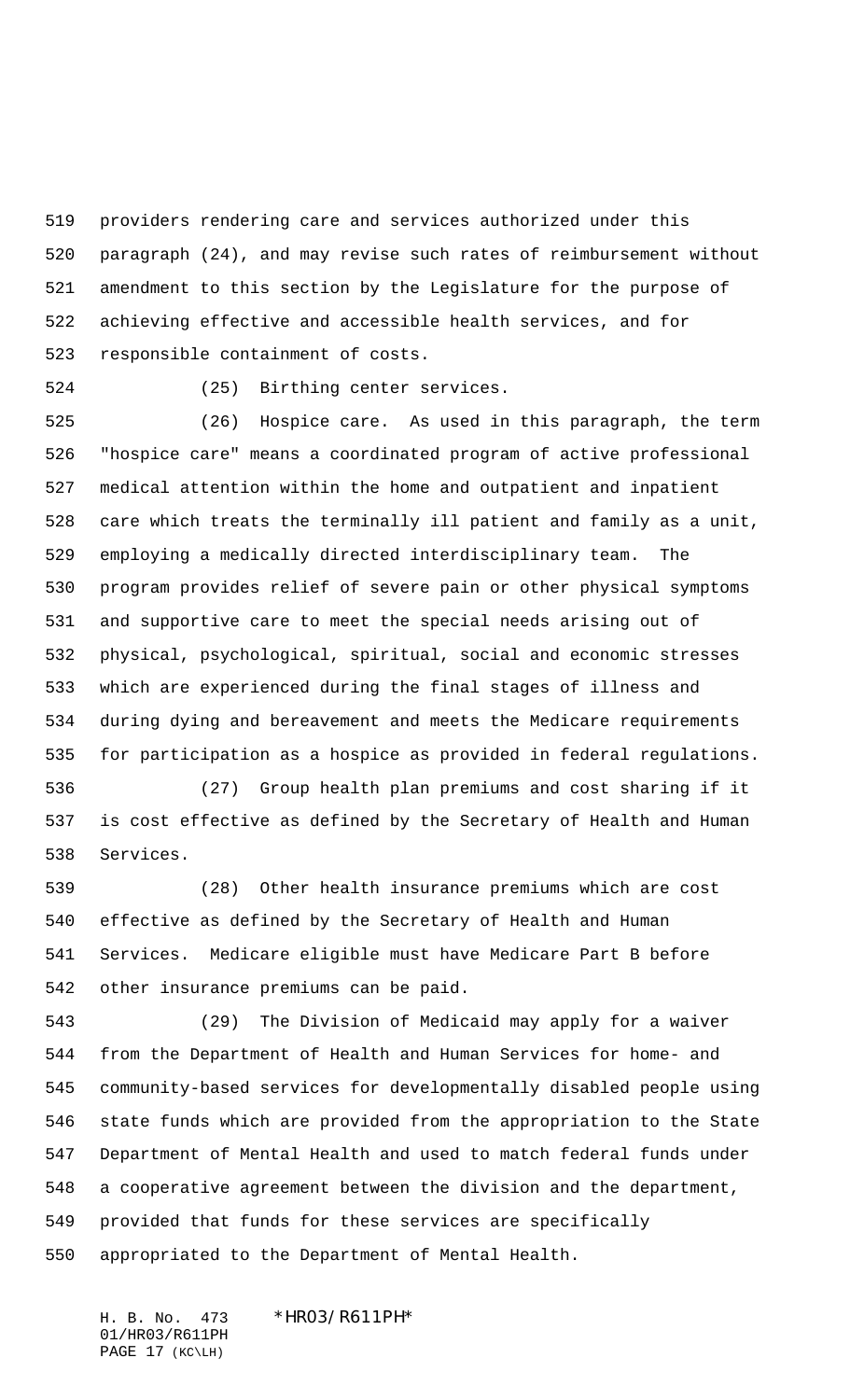(30) Pediatric skilled nursing services for eligible persons under twenty-one (21) years of age.

 (31) Targeted case management services for children with special needs, under waivers from the United States Department of Health and Human Services, using state funds that are provided from the appropriation to the Mississippi Department of Human Services and used to match federal funds under a cooperative agreement between the division and the department.

 (32) Care and services provided in Christian Science Sanatoria operated by or listed and certified by The First Church of Christ Scientist, Boston, Massachusetts, rendered in connection with treatment by prayer or spiritual means to the extent that such services are subject to reimbursement under Section 1903 of the Social Security Act.

(33) Podiatrist services.

 (34) The division shall make application to the United States Health Care Financing Administration for a waiver to develop a program of services to personal care and assisted living homes in Mississippi. This waiver shall be completed by December 1, 1999.

 (35) Services and activities authorized in Sections 43-27-101 and 43-27-103, using state funds that are provided from the appropriation to the State Department of Human Services and used to match federal funds under a cooperative agreement between the division and the department.

 (36) Nonemergency transportation services for Medicaid-eligible persons, to be provided by the Division of Medicaid. The division may contract with additional entities to administer nonemergency transportation services as it deems necessary. All providers shall have a valid driver's license, vehicle inspection sticker, valid vehicle license tags and a standard liability insurance policy covering the vehicle.

H. B. No. 473 \*HR03/R611PH\* 01/HR03/R611PH PAGE 18 (KC\LH)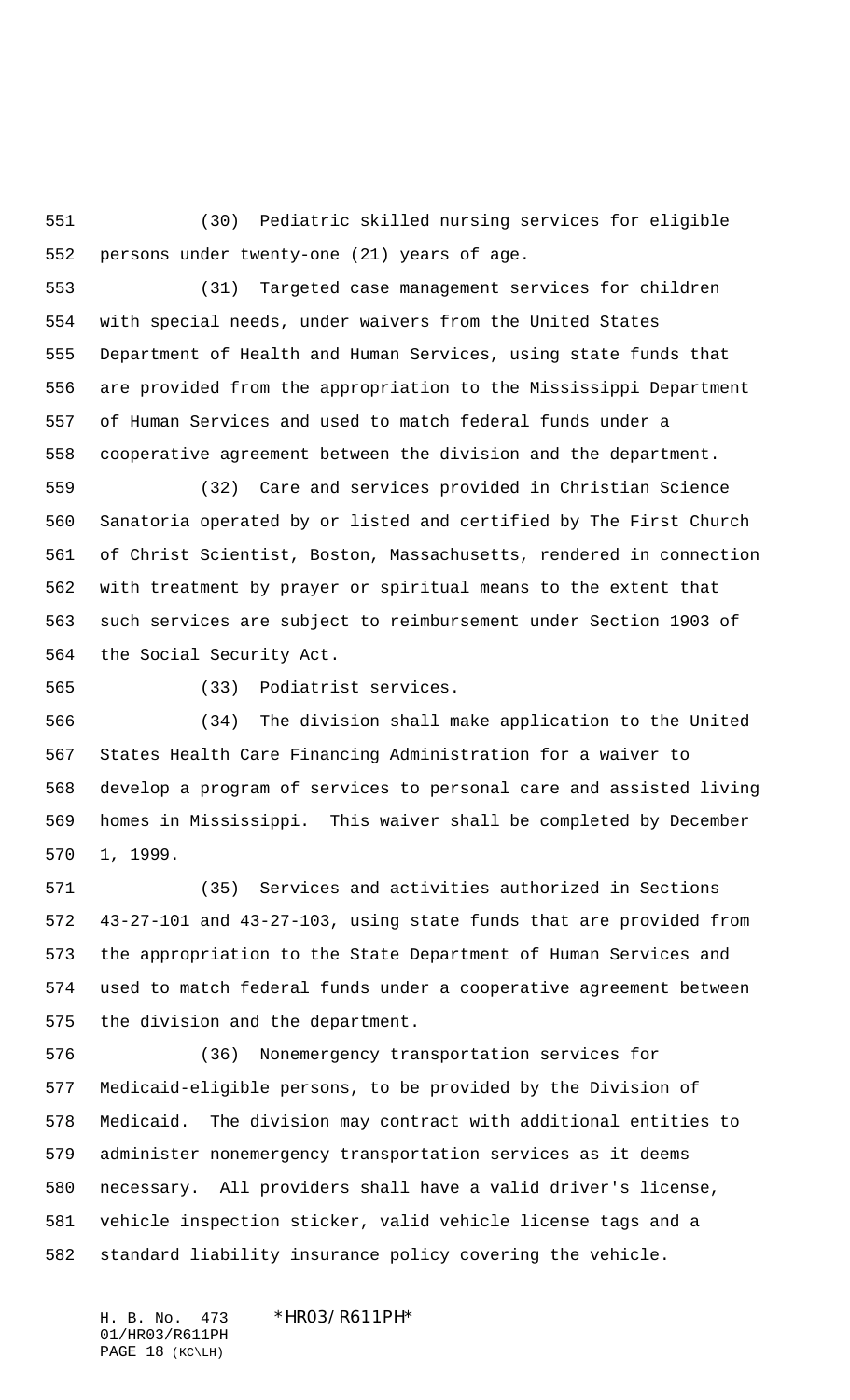(37) Targeted case management services for individuals with chronic diseases, with expanded eligibility to cover services to uninsured recipients, on a pilot program basis. This paragraph (37) shall be contingent upon continued receipt of special funds from the Health Care Financing Authority and private foundations who have granted funds for planning these services. No funding for these services shall be provided from state general funds.

 (38) Chiropractic services: a chiropractor's manual manipulation of the spine to correct a subluxation, if x-ray demonstrates that a subluxation exists and if the subluxation has resulted in a neuromusculoskeletal condition for which manipulation is appropriate treatment. Reimbursement for chiropractic services shall not exceed Seven Hundred Dollars (\$700.00) per year per recipient.

 (39) Dually eligible Medicare/Medicaid beneficiaries. The division shall pay the Medicare deductible and ten percent (10%) coinsurance amounts for services available under Medicare for the duration and scope of services otherwise available under the Medicaid program.

 (40) The division shall prepare an application for a waiver to provide prescription drug benefits to as many Mississippians as permitted under Title XIX of the Social Security Act.

 (41) Services provided by the State Department of Rehabilitation Services for the care and rehabilitation of persons with spinal cord injuries or traumatic brain injuries, as allowed under waivers from the United States Department of Health and Human Services, using up to seventy-five percent (75%) of the funds that are appropriated to the Department of Rehabilitation Services from the Spinal Cord and Head Injury Trust Fund established under Section 37-33-261 and used to match federal funds under a cooperative agreement between the division and the

department.

H. B. No. 473 \*HR03/R611PH\* 01/HR03/R611PH PAGE 19 (KC\LH)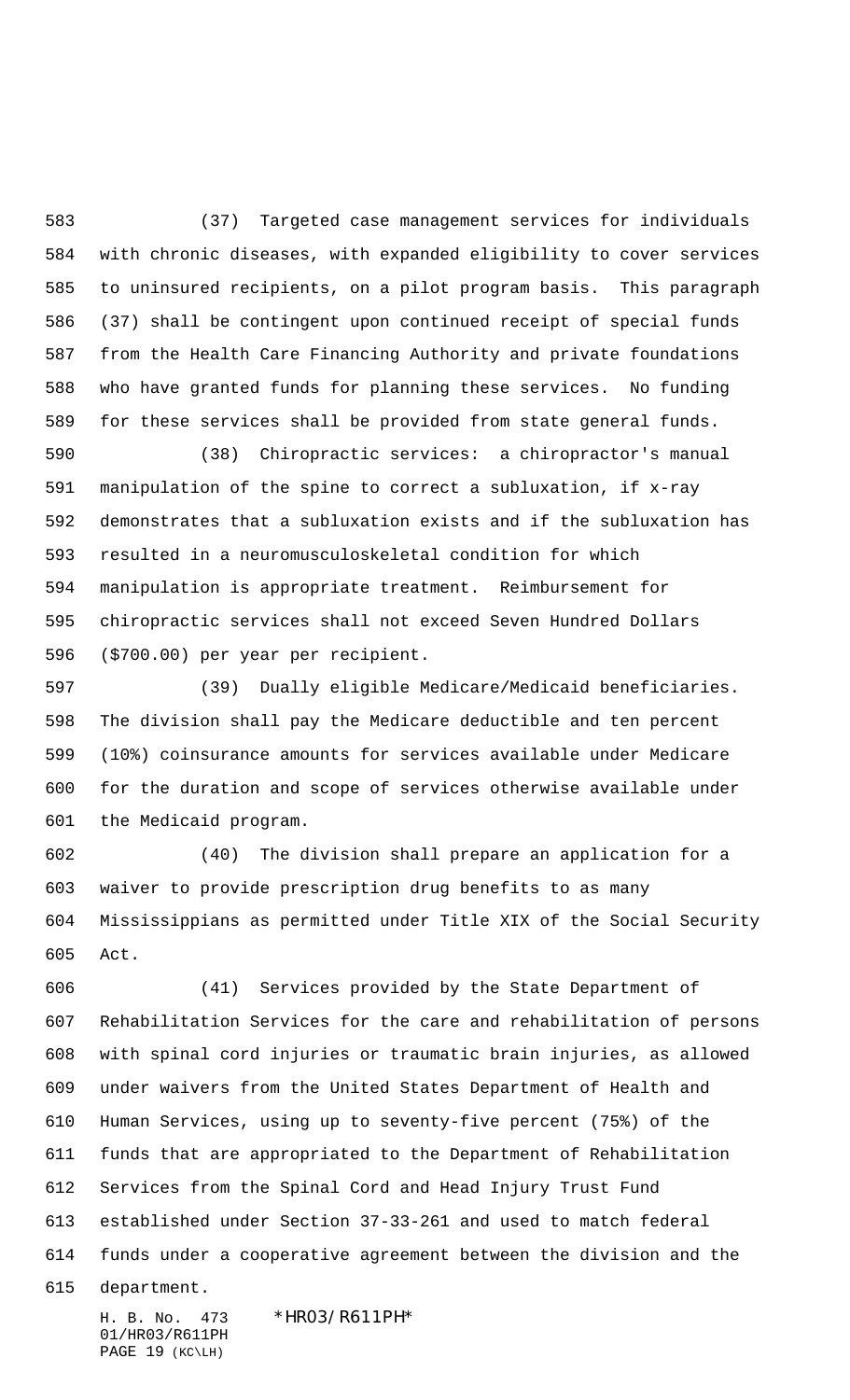(42) Notwithstanding any other provision in this article to the contrary, the division is hereby authorized to develop a population health management program for women and children health services through the age of two (2). This program is primarily for obstetrical care associated with low birth weight and pre-term babies. In order to effect cost savings, the division may develop a revised payment methodology which may include at-risk capitated payments.

 (43) The division shall provide reimbursement, according to a payment schedule developed by the division, for smoking cessation medications for pregnant women during their pregnancy and other Medicaid-eligible women who are of child-bearing age.

 Notwithstanding any provision of this article, except as authorized in the following paragraph and in Section 43-13-139, neither (a) the limitations on quantity or frequency of use of or the fees or charges for any of the care or services available to recipients under this section, nor (b) the payments or rates of reimbursement to providers rendering care or services authorized under this section to recipients, may be increased, decreased or otherwise changed from the levels in effect on July 1, 1999, unless such is authorized by an amendment to this section by the Legislature. However, the restriction in this paragraph shall not prevent the division from changing the payments or rates of reimbursement to providers without an amendment to this section whenever such changes are required by federal law or regulation, or whenever such changes are necessary to correct administrative errors or omissions in calculating such payments or rates of reimbursement.

H. B. No. 473 \*HR03/R611PH\* 01/HR03/R611PH Notwithstanding any provision of this article, no new groups or categories of recipients and new types of care and services may be added without enabling legislation from the Mississippi Legislature, except that the division may authorize such changes

```
PAGE 20 (KC\LH)
```